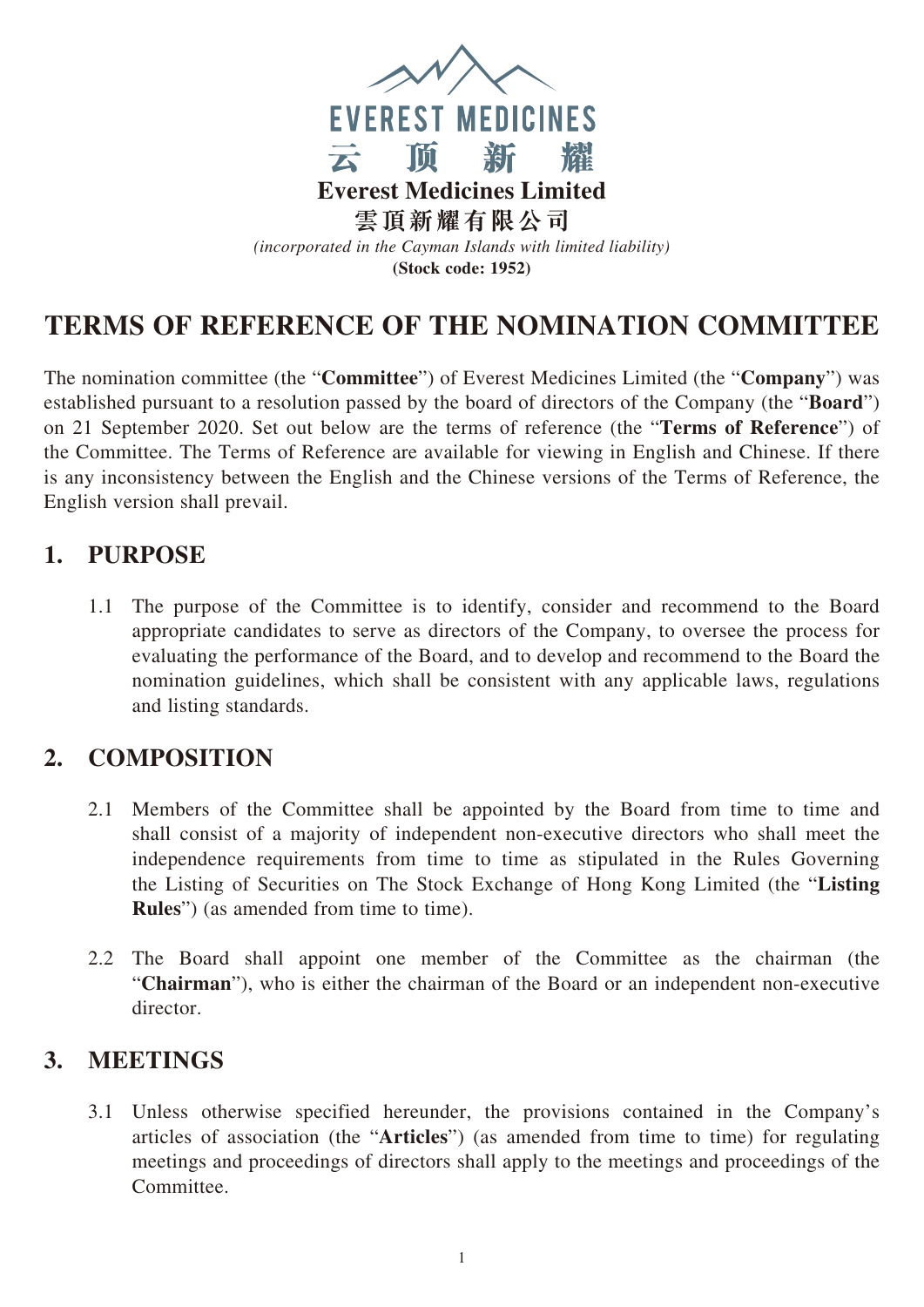- 3.2 Members of the Committee may attend meetings of the Committee either in person or through other electronic means of communication or in such other manner as the members may agree.
- 3.3 The Committee shall meet at least once annually, or more frequently if circumstances require.
- 3.4 Members of the Committee may be represented at a meeting of the Committee by an alternate appointed by them.
- 3.5 The Chairman shall be responsible for leading the Committee, including scheduling meetings, preparing agendas and making regular reports to the Board.
- 3.6 A meeting of the Committee may be convened by any of its members.
- 3.7 A quorum shall be two members of the Committee.
- 3.8 Unless otherwise agreed by all the members of the Committee, notice of at least seven days shall be given for a regular meeting of the Committee. For all other meetings of the Committee, reasonable notice shall be given. The Chairman shall determine whether or not a meeting of the Committee is a regular meeting.
- 3.9 The agenda and accompanying supporting papers shall be sent to all members of the Committee and to other attendees as appropriate at least three days before the date of the meeting (or such other period as the members may agree).
- 3.10 Each member shall have one vote. Subject to the Articles, questions arising at any meeting of the Committee shall be decided by a majority of votes, and in case of an equality of votes, the Chairman shall have a second or casting vote.
- 3.11 The members of the Committee shall appoint a secretary of the Committee (the "**Secretary**") to take minutes. In the absence of the Secretary, their delegate(s) or any person elected by the members of the Committee present at the meeting of the Committee shall attend the meeting of the Committee and take minutes. Any such minutes shall be conclusive evidence of any such proceedings if they purport to be signed by the Chairman or the Secretary of the meeting or succeeding meeting.
- 3.12 Full minutes of meetings of the Committee shall be kept by the Secretary or the company secretary (as applicable from time to time). They shall be open for inspection at any reasonable time on reasonable notice by any director.
- 3.13 Minutes of meetings of the Committee and the record of individual attendance at such meetings shall be prepared by the Secretary which shall be sent to all members of the Committee within a reasonable time after the conclusion of any meeting of the Committee for their comment and records. For the purposes of recording attendance only, the attendance of an alternate of members of the Committee will not be counted as attendance by the relevant member of the Committee themselves. The minutes of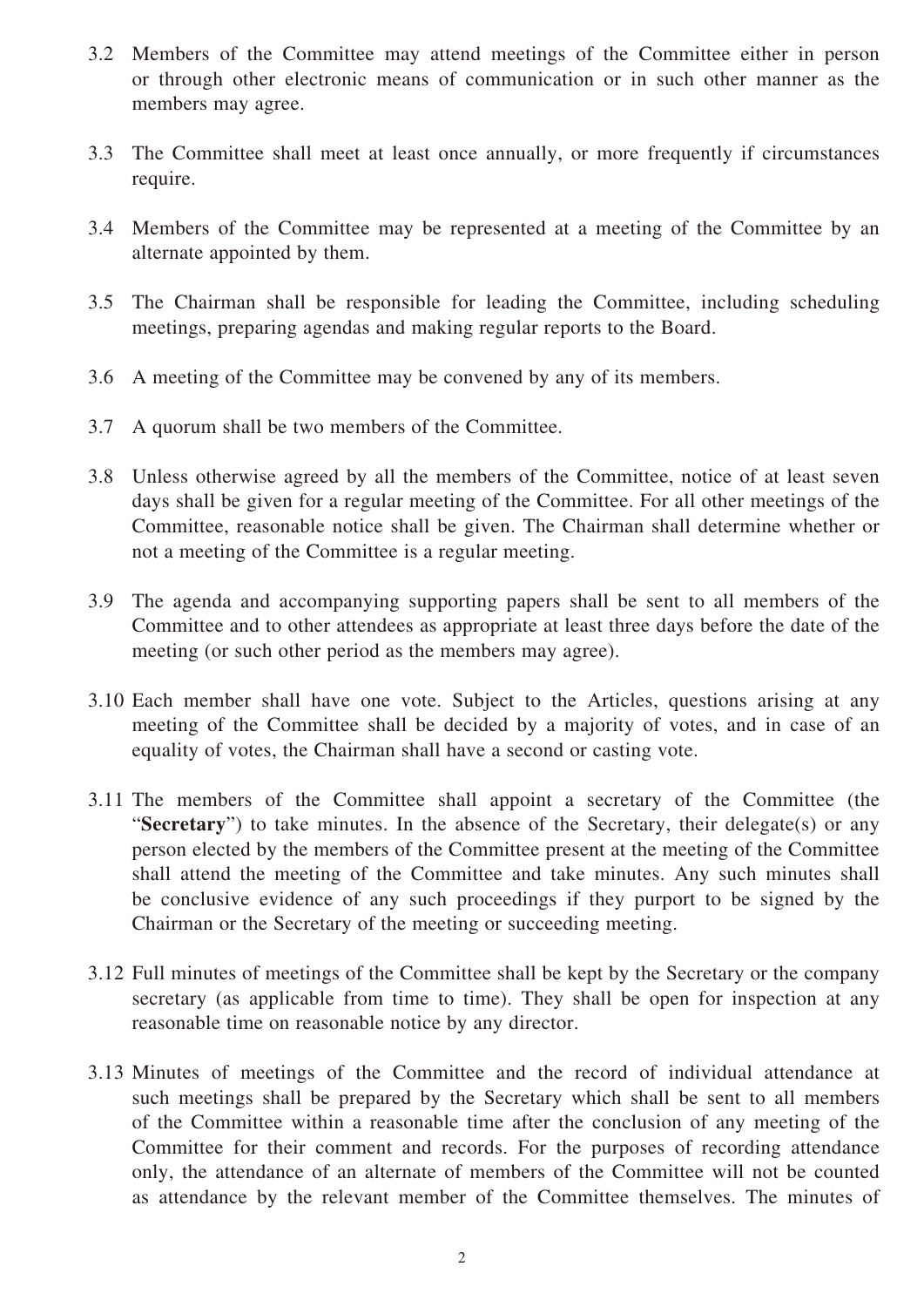meetings shall record in sufficient detail of the matters considered and decisions reached, including any concerns raised by directors or dissenting views expressed.

3.14 Without prejudice to any requirement under the Listing Rules, a resolution in writing signed by all the members of the Committee (or their respective alternate) shall be as valid and effectual as if it had been passed at a meeting of the Committee duly convened and held.

#### **4. ACCESS**

- 4.1 The Committee shall have full access to management and may invite members of management or others to attend its meetings.
- 4.2 The Company should provide the Committee with sufficient resources to perform its duties, including but not limited to, obtaining independent professional advice and assistance from internal or external legal, accounting or other advisors at the expense of the Company if necessary.

#### **5. REPORTING PROCEDURES**

- 5.1 The Committee shall evaluate and assess its effectiveness and the adequacy of these Terms of Reference on an annual basis (or from time to time) and recommend any proposed changes to the Board.
- 5.2 The Committee shall report back to the Board on their decisions or recommendations, unless there are legal or regulatory restrictions on their ability to do so (such as a restriction on disclosure due to regulatory requirements).

### **6. AUTHORITY**

- 6.1 The authorities and responsibilities of the Committee shall include such authorities and responsibilities set out in the relevant code provisions of the Corporate Governance Code (the "**CG Code**") as contained in Appendix 14 to the Listing Rules (as amended from time to time).
- 6.2 The Committee is authorised by the Board to determine the procedures, process and criteria to be adopted in relation to the selection and recommendation of candidates for directorship.

#### **7. RESPONSIBILITIES AND DUTIES**

Without prejudice to any requirements under the CG Code, the duties of the Committee shall include the following:

7.1 to review the structure, size and composition (including the skills, knowledge and experience) of the Board at least annually and to make recommendations on any proposed changes to the Board to complement the Company's corporate strategy;